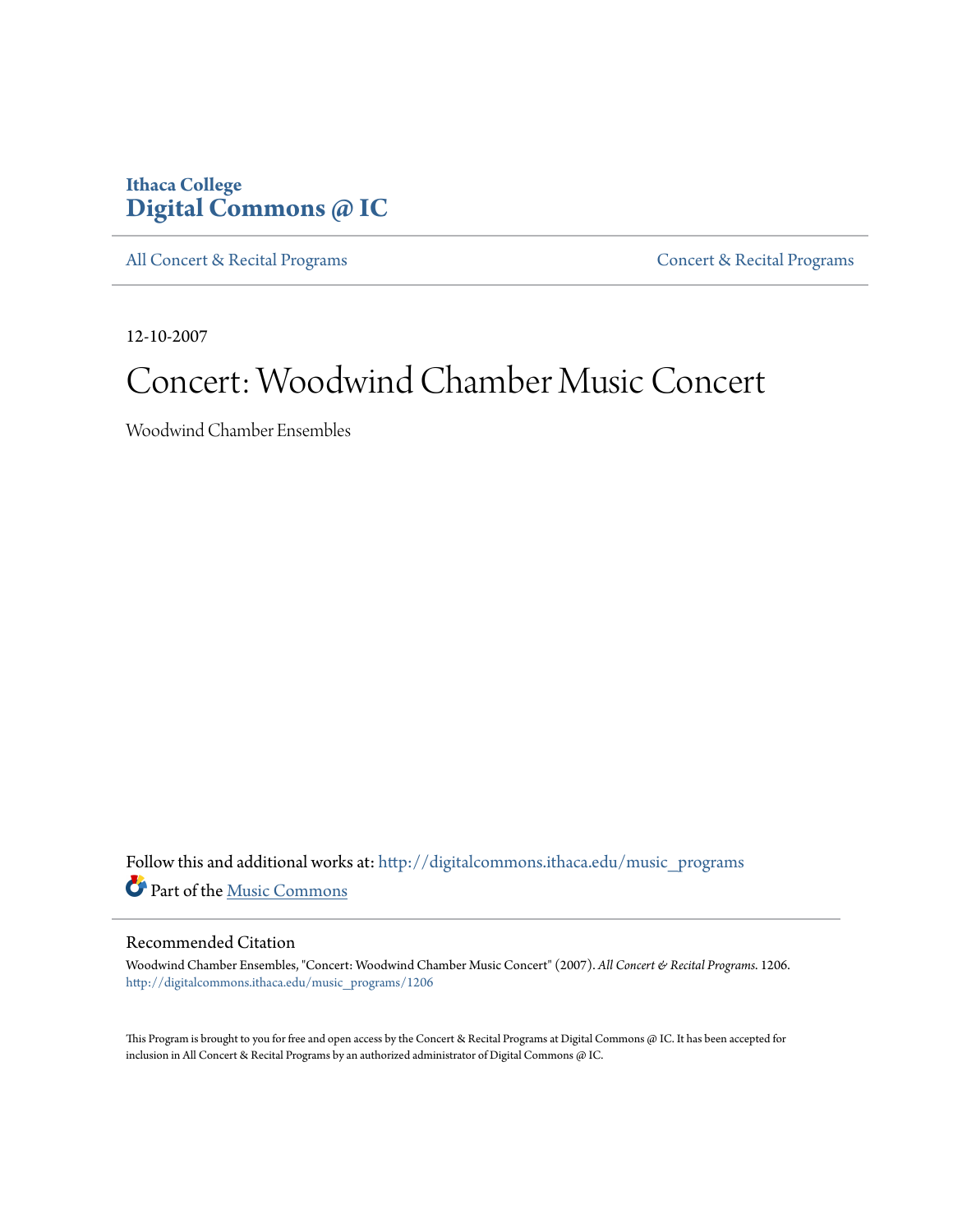## **Woodwind Chamber Music Concert**

Umoja - The First Day of Kwanza (2002)

Aimee Shorten, flute Alicia Rockenhauser, oboe Allegra Smith, clarinet Jill Bushnell, bassoon Rose Valby, horn Lily Kaye Sevier, percussion Colleen Clark, percussion

Quintette Pour Instruments a Vent (1876)

 $\mathbf{I}$ Allegro con moto

> Jacqueline Christen, flute Kathleen Michel, oboe Dan Vesey, clarinet Ella Nace, horn AJ Coppola, bassoon

Pieces Breves  $T$ 

> Assez lent Andante Allegro



Galvan's Girl Band Allison Snee, flute Sarah Koop, clarinet Rachel Seiden, oboe Jessica Tortorici, bassoon Elizabeth Teucke, horn

Wave Train

Maggie Gallagher, flute Staci Tomaszewski, percussion

Suite Breve En Trio Op. 67

Allegro Vivo Allegro Moderato Allegro Vivo - Final

> Meg-cus-drienne trio Meghan Kininger, bassoon Marcus Christian, clarinet Adrienne Baker, flute

Paul Taffanel

(1844-1908)

Jacques Jhert  $(1890 - 2)$ 

Howard J. Buss (b. 1951)

Eugene Bozza (1905-1991)

Valerie Coleman